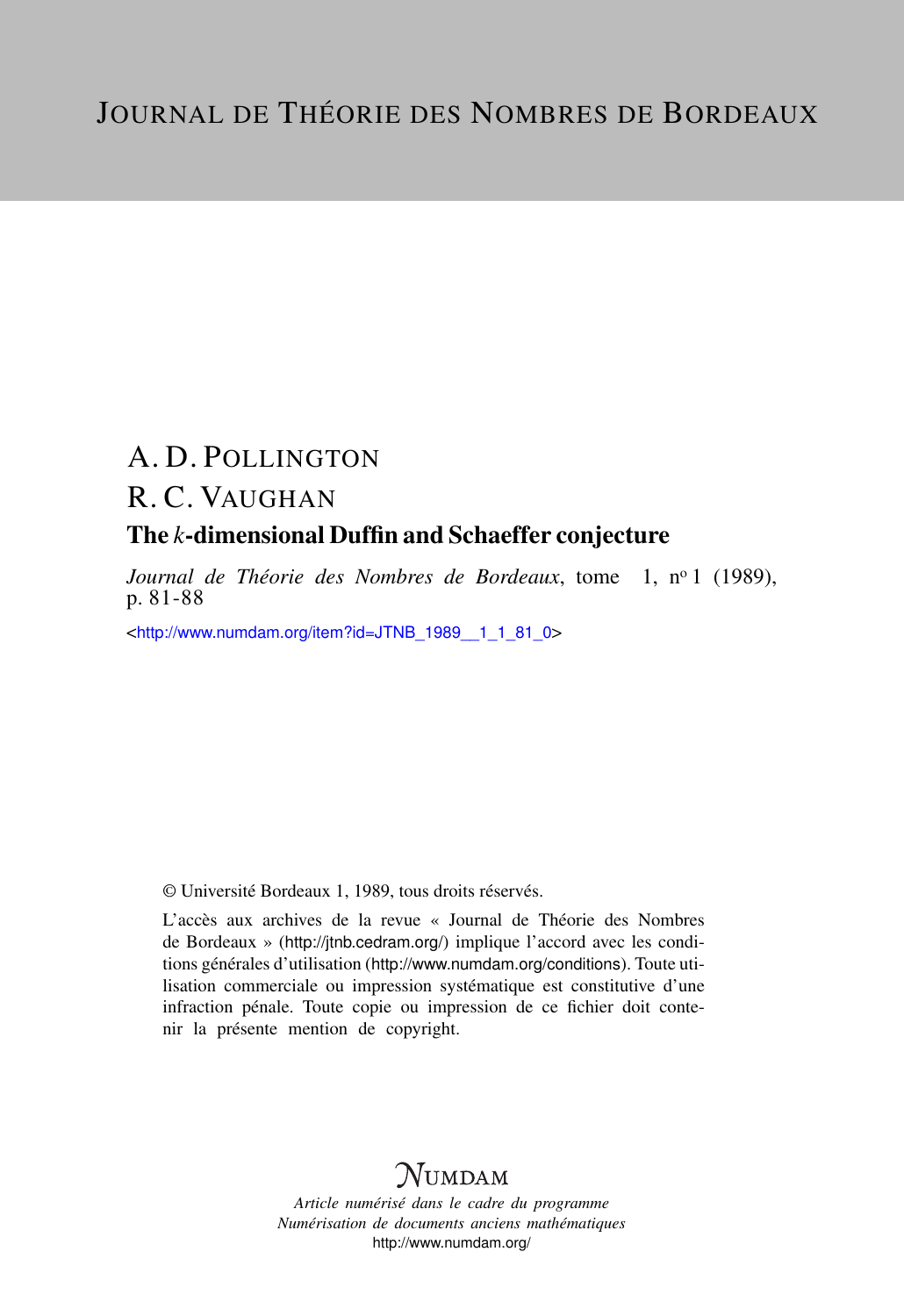Séminaire de Théorie des Nombres, Bordeaux, 1, 81-87 (1989)

#### The k-dimensional Duffin and Schaeffer conjecture.

par A.D. POLLINGTON AND R.C. VAUGHAN

Résumé - Nous montrons que la conjecture de Duffin et Schaeffer est vraie en toute dimension supérieure à 1.

Abstract  $-$  We show that the Duffin and Schaeffer conjecture holds in all dimensions greater than one.

In 1941 Duffin and Schaeffer [1] made the following conjecture:

CONJECTURE. Let  $\{\alpha_n\}$  denote a sequence of real numbers with

$$
0\leq \alpha_n<\frac{1}{2}
$$

then the inequalities

$$
(1) \qquad \qquad |nx-a|<\alpha_n,\quad (a,n)=1,
$$

have infinitely many solutions for almost all  $x$  if and only if

$$
(2) \qquad \qquad \sum_{n=1}^{\infty} \frac{\alpha_n \varphi(n)}{n}
$$

diverges.

If (2) converges then it easily follows from the Borel-Cantelli lemma that the set of  $x$ 's satisfying infinitely many of the inequalities  $(1)$  has Lebesgues measure zero. Duffin and Schaeffer gave conditions on the  $\alpha_n$  for which the conjecture is true and showed that the condition  $(a, n) = 1$  is necessary. In 1970 Erdős [2] showed that the conjecture holds if  $\alpha_n = \frac{\epsilon}{n}$  or 0. This was later extended by Vaaler [6] who showed that  $\alpha_n = O(\frac{1}{n})$  is sufficient. In his book on metric number theory [5] Sprindzuk considers a k-dimensional analogue of the conjecture in which (1) is replaced by

(3) 
$$
\max(|x_1n - a_1|, ..., |x_kn - a_k|) < \alpha_n
$$
  $(a_i, n) = 1, i = 1, ..., k$ 

Manuscrit reçu le 2 décembre 1988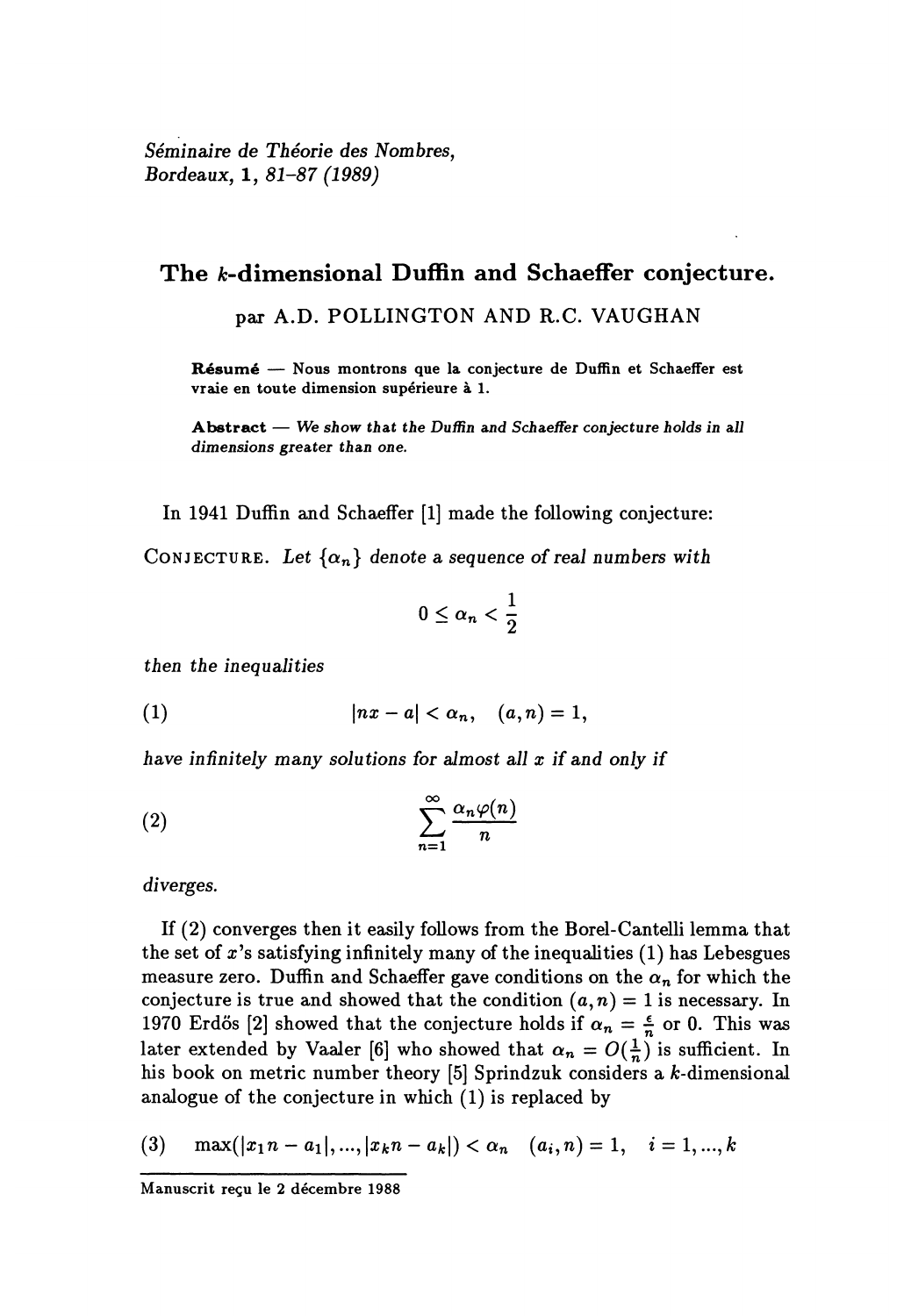and  $(2)$  by

(4) 
$$
\sum_{n=1}^{\infty} \left(\frac{\alpha_n \varphi(n)}{n}\right)^k
$$

where the measure is now k-dimensional Lebesgues measure. He states that the study of such approximations subject to the conditions  $(a_1, n) = \cdots =$  $(a_k, n) = 1$  is probably a problem of the same degree of complexity as the case  $n = 1$ . This appears not to be the case. For we can now prove the k-dimensional analogue of the Duflin and Schaeffer conjecture.

We prove the following result:

THEOREM. Let  $k > 1$  and let  $\{\alpha_n\}$  denote a sequence of real numbers with

$$
0\leq \alpha_n<\frac{1}{2}
$$

and suppose that

$$
\sum_{n=1}^{\infty} \left(\frac{\alpha_n \varphi(n)}{n}\right)^k
$$

diverges. Then the inequalities

$$
\max(|x_1n - a_1|, ..., |x_kn - a_k|) < \alpha_n \quad (a_i, n) = 1, \quad i = 1, ..., k
$$

have infinitely many solutions for almost all  $x \in R^k$ .

Unfortunately our method does not readily extend to the case  $k = 1$ . We are able find some more sequences  $\{\alpha_n\}$  for which the conjecture holds, for example if  $\alpha_n = 0$  or  $1 \ll \alpha_n$ , but not to settle the dimension one case. In the k-dimensional case,  $k \geq 2$ , Vilchinski has previously shown that we may take  $\alpha_n = O(n^{-\gamma})$  for any  $\gamma > 0$ .

Put

$$
E_n = E_n^{(1)} \times \cdots \times E_n^{(k)}
$$

where

(5) 
$$
E_n^{(i)} = \bigcup_{\substack{1 \leq a_i \leq n \\ (a_i, n) = 1}} \left( \frac{a_i - \alpha_n}{n}, \frac{a_i + \alpha_n}{n} \right).
$$

Then  $E_n$  is the set counted in (3) and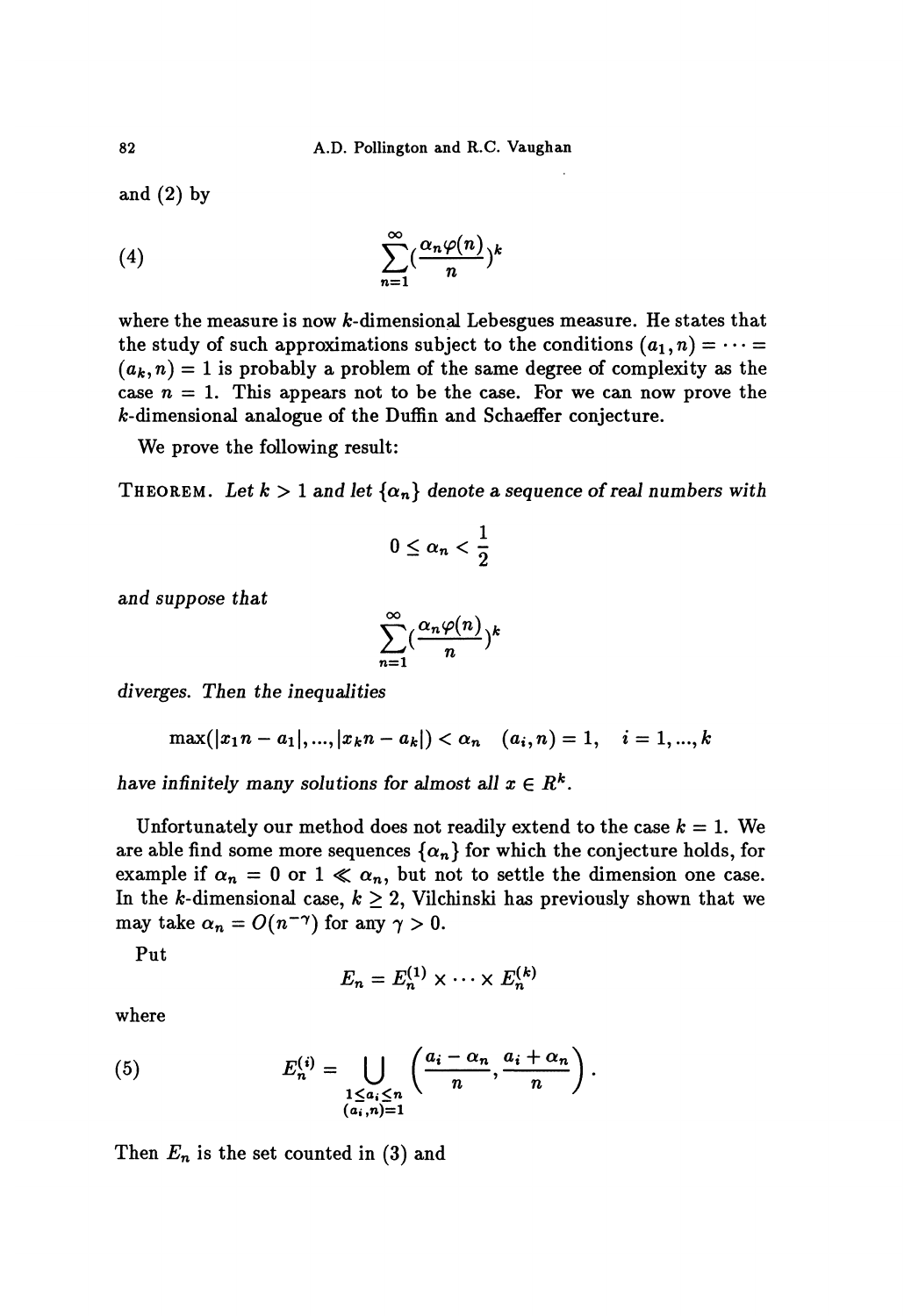(6) 
$$
\lambda_k(E_n) = \left(\frac{2\alpha_n\varphi(n)}{n}\right)^k.
$$

Thus (4) becomes

(7) 
$$
\sum_{k=1}^{\infty} \lambda_k(E_n)
$$

diverges.

We are interested in

(8) 
$$
\lambda_k \left( \bigcap_{m=1}^{\infty} \bigcup_{n=m}^{\infty} E_n \right).
$$

By an ergodic theorem of Gallagher [3], see Sprindzuk [5], this is either zero or one. Gallagher proves his result for dimension one. The corresponding k-dimensional result is proved by Vilchinski [7]. In order to prove the theorem it therefore suffices to show that (8) is not zero.

Since (7) diverges, and  $\lambda_k(E_n) \to 0$  as  $n \to \infty$ , given any  $1 > \eta > 0$ , for every N we can find a finite set Z so that if  $z \in Z$  then  $z > N$ , and

(9) 
$$
\eta^2 < \Lambda(Z) = \sum_{n \in Z} \lambda_k(E_n) < \eta.
$$

By the Cauchy-Schwarz inequality

(10) 
$$
\lambda_k \left( \bigcup_{n \in \mathbb{Z}} E_n \right) \geq \frac{\left( \sum_n \lambda_k(E_n) \right)^2}{\left( \sum_n \sum_m \lambda_k(E_n \cap E_m) \right)},
$$

this is Lemma 5 of Sprindzuk [5]. So provided there is some absolute constant c for which

(11) 
$$
\sum_{\substack{n \neq m \\ m, n \in \mathbb{Z}}} \lambda_k(E_n \cap E_m) \leq c \sum_{n \in \mathbb{Z}} \lambda_k(E_n)
$$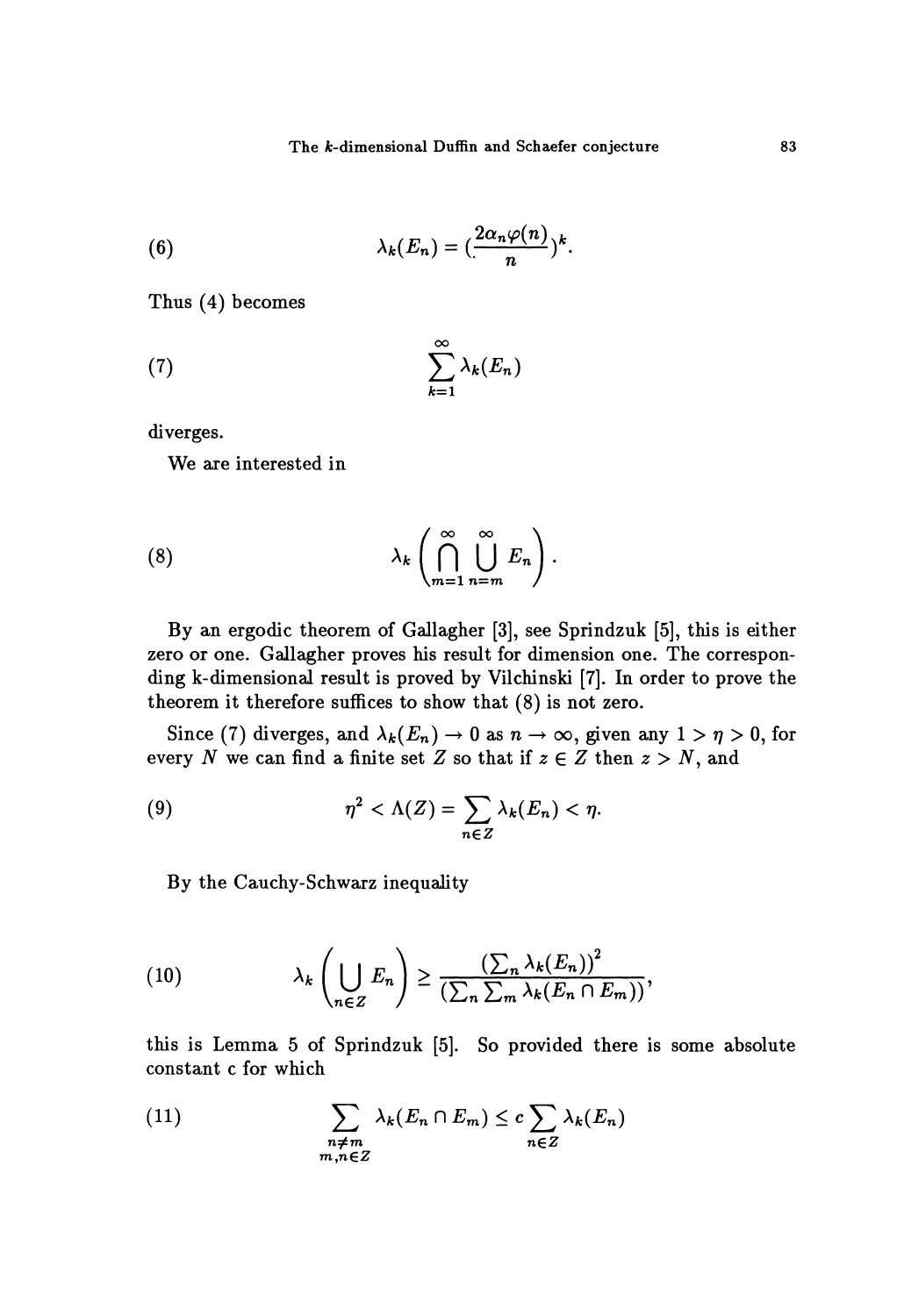the theorem is proved.

Thus we need to bound

$$
\sum_{\substack{n \neq m \\ m, n \in \mathbb{Z}}} \lambda_k(E_n \cap E_m).
$$

In the subsequent discussion constants in the Vinogradov  $\ll$  symbol depend at most on the dimension k.

 $\overline{a}$ 

Note that

(12) 
$$
\lambda_k(E_n) = \prod_{i=1}^k \lambda(E_n^{(i)})
$$

and

(13) 
$$
\lambda_k(E_n \cap E_m) = \prod_{i=1}^k \lambda(E_n^{(i)} \cap E_m^{(i)}).
$$

We now concentrate on  $k = 1$  and use (12) and (13) to obtain a bound for  $k>1$ .

We wish to obtain an estimate for

$$
\lambda(E_n \cap E_m) \quad \text{with } n > m.
$$

Put

(14) 
$$
\delta = \min(\frac{\alpha_n}{n}, \frac{\alpha_m}{m}) \text{ and } \Delta = \max(\frac{\alpha_n}{n}, \frac{\alpha_m}{m}),
$$

and

$$
d=(m,n) \quad m'=\frac{m}{d} \quad n'=\frac{n}{d}.
$$

Then

(15) 
$$
\lambda(E_n \cap E_m) \leq 2\delta \sum_{\substack{\left|\frac{a}{n} - \frac{b}{m}\right| < 2\Delta \\ (a,n)=1 \\ (b,m)=1}} 1.
$$

By estimating

(16) 
$$
\sum_{\substack{\left|\frac{a}{n}-\frac{b}{m}\right|<2\Delta\\(a,n)=1\\(b,m)=1}}1
$$

we obtain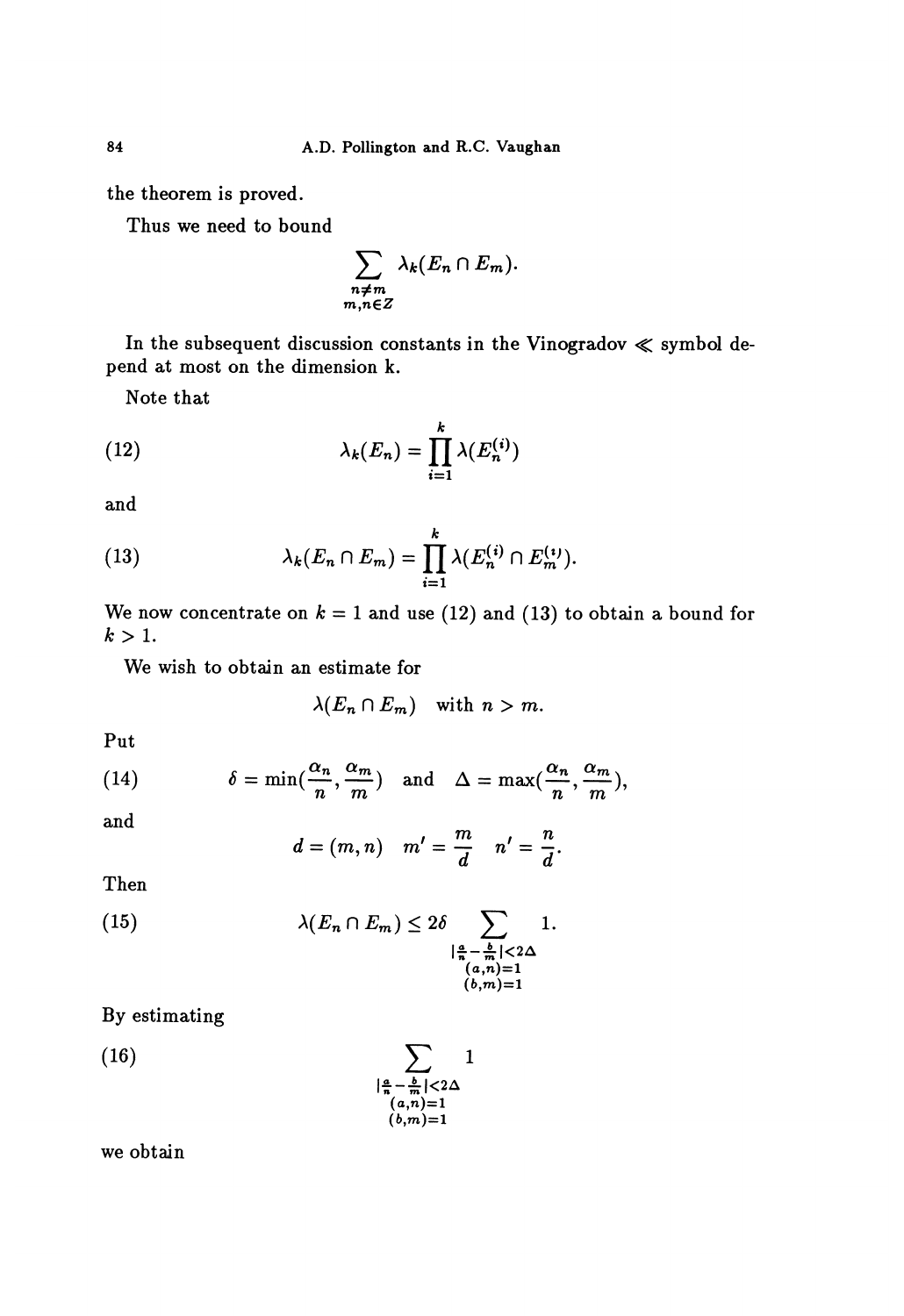LEMMA 1. With  $E_n$  as above and  $d = (m, n)$  there is an absolute constant c so that

(17) 
$$
\lambda(E_n \cap E_m) \le c\lambda(E_n)\lambda(E_m) \prod_{\substack{p|m'n' \\ p>2m\frac{n}{d}}} (1-\frac{1}{p})^{-1}.
$$

Let  $g(n)$  be defined as the least number so that

$$
\sum_{\substack{p|n\\p>g(n)}}\frac{1}{p}<2
$$

Put

$$
t = \max(g(n'),g(m')).
$$

Then by Lemma 1

(18) 
$$
\lambda(E_n \cap E_m) \ll \lambda(E_n) \lambda(E_m) \prod_{\substack{p \mid m'n' \\ \text{and} \quad p < t}} (1 - \frac{1}{p})^{-1}.
$$

In particular if  $\frac{2mn\Delta}{d} \geq t$  then

(19) 
$$
\lambda(E_n \cap E_m) \ll \lambda(E_n) \lambda(E_m).
$$

Now

(20) 
$$
\prod_{\substack{p \mid \frac{np}{d^2} \\ p < t}} (1 - \frac{1}{p})^{-1} \le \prod_{p < t} (1 - \frac{1}{p})^{-1} \ll \log t.
$$

We now return to the k-dimensional case. By (12) and (13)

(21) 
$$
\sum_{\substack{n \neq m \\ \log t \leq \Lambda(Z)^{-1/k}}} \lambda_k(E_n \cap E_m) \ll \Lambda(Z)^{-1} \sum_{n \neq m} \lambda_k(E_n) \lambda_k(E_m)
$$
  

$$
\ll \Lambda(Z).
$$

From now on we shall assume that

$$
\log t > \Lambda(Z)^{-1/k}.
$$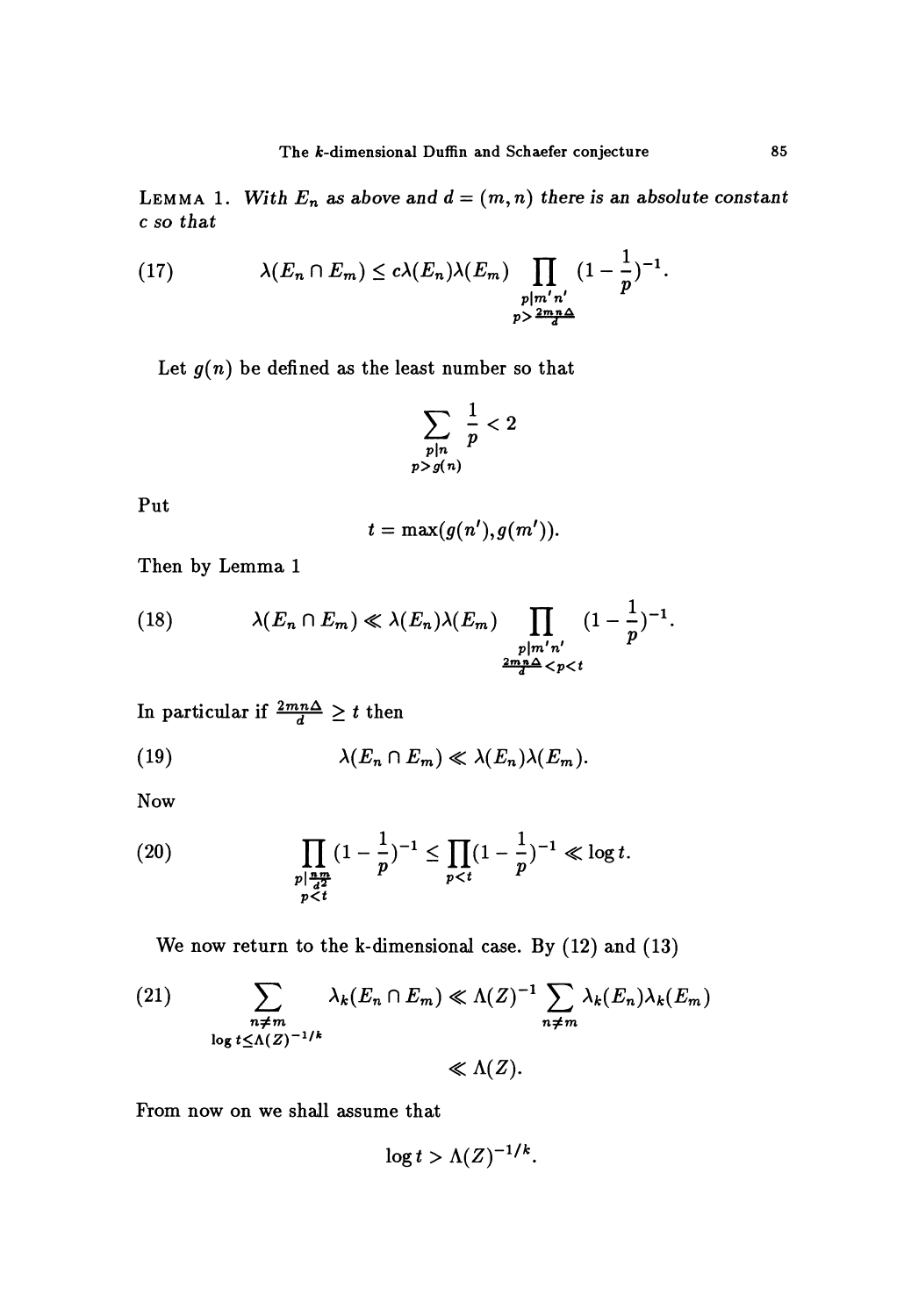We distinguish four cases:

(a) 
$$
\Delta = \frac{\alpha_m}{m}, \quad \alpha_n < \alpha_m
$$

(b) 
$$
\Delta = \frac{\alpha_m}{m}, \quad \alpha_n \ge \alpha_m
$$

(c) 
$$
\Delta = \frac{\alpha_n}{n}, \quad \alpha_n < \alpha_m
$$

(d) 
$$
\Delta = \frac{\alpha_n}{n}, \quad \alpha_n \ge \alpha_m.
$$

Recall that  $m < n$  so (c) is impossible. We will consider the other three cases seperately. The first case corresponds to the situation considered by Erdős.

Case (a).

We have

$$
\frac{mn\Delta}{d}=n'\alpha_m.
$$

We need to consider pairs  $m, n$  with

 $(22)$  $1 < n' \alpha_m < t$ 

Let  $A_{u,v}$  denote that part of the sum

$$
\sum_{\substack{m \neq n \\ \text{case}(a)}} \lambda_k(E_n \cap E_m)
$$

for which  $g(m') = u$  and  $g(n') = v$ . Then, by Lemma 1 and (22)

$$
A_{u,v} \ll \log^k t \sum_m \lambda_k(E_m) \sum_{\substack{(u) \atop m'|m \ \alpha_m^{-1} \leq n' < t\alpha_m^{-1} \\ 1 \leq m' < t\alpha_m^{-1}}} \sum_{\substack{(v) \atop n \equiv n' d}} \lambda_k(E_n).
$$

Where  $\sum_{(u)}$  means the sum of those m' with  $g(m') = u$  and  $m = m'd$ .<br>Since  $Since$ 

$$
\lambda_k(E_n) = \left(2\alpha_n \frac{\varphi(n)}{n}\right)^k \ll \alpha_m^k
$$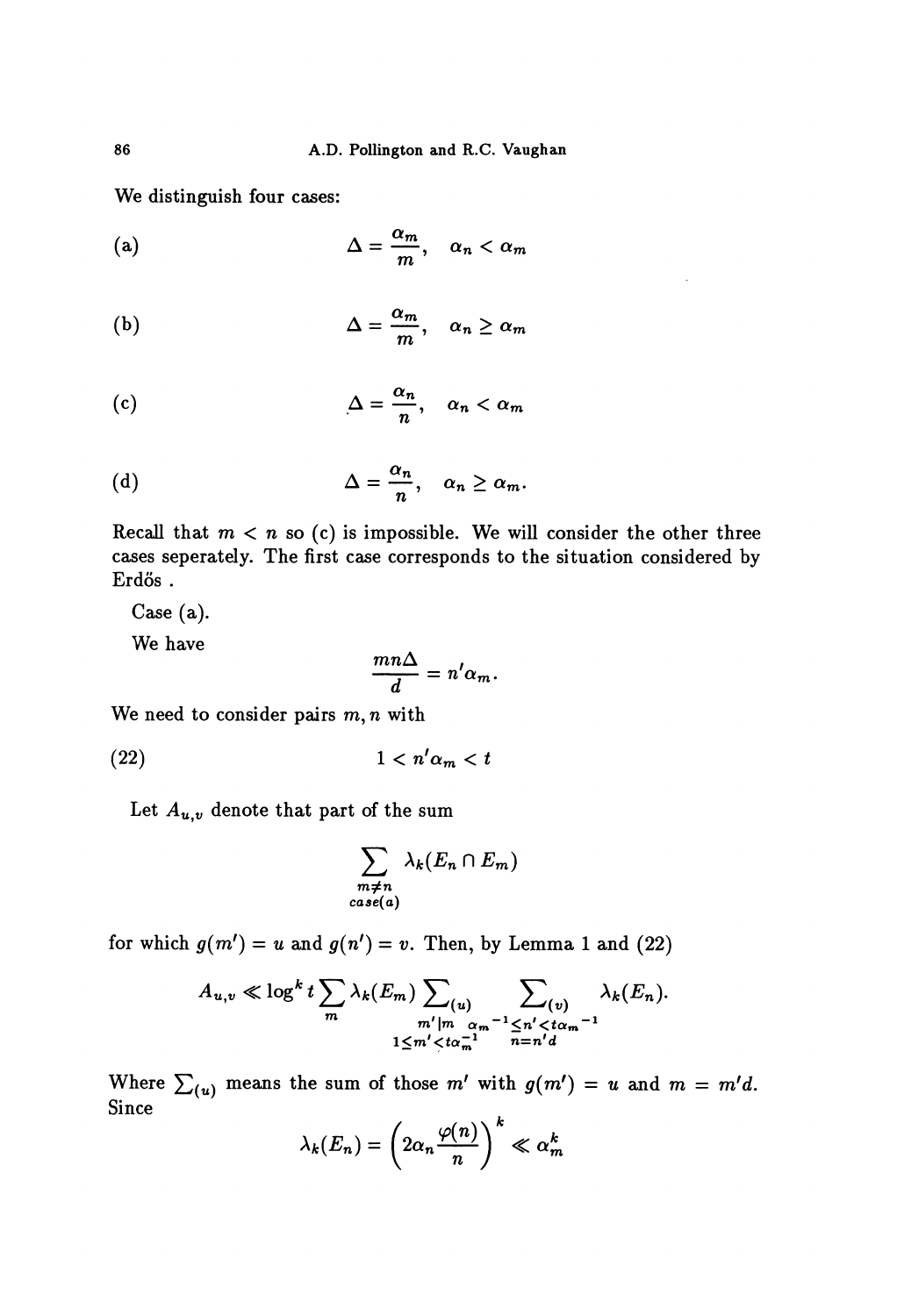then

$$
A_{u,v} \ll \log^k t \sum_m \lambda_k (E_m) \alpha_m^k \sum_{\substack{(u) \atop m'|m \ \alpha_m^{-1} \leq n' < t \alpha_m^{-1}}} \sum_{\substack{(v) \atop n \equiv n' d}} 1.
$$

To estimate the inner sum we will use the following result due to Erdős which also appears in Vaaler [6]. Let  $N(\xi, v, x)$  be the number of integers  $n \leq x$  which satisfy

$$
\sum_{\substack{p|n\\p\geq v}}\frac{1}{p}\geq \xi
$$

Then

LEMMA 2. For any  $\epsilon > 0$  and any  $\xi > 0$  there exists a positive integer  $v_0 = v_0(\xi, \epsilon)$  such that for all  $x > 0$  and all  $v > v_0$ ,

$$
N(\xi,v,x)\leq x\exp\{-v^{\beta(1-\epsilon)}\}
$$

where  $\log \beta = \xi$ .

Applying this result with  $\xi = 1$  and  $\beta(1 - \epsilon) = \frac{3}{2}$  we have

COROLLARY. Given  $x > 0$  and  $v \ge 1$ 

$$
(23) \t\t N(1,v,x) \ll x \exp(-v^{\frac{3}{2}}).
$$

Using (23) and partial summation

 $\mathbf{1}$ 

$$
\sum_{\substack{(v) \le t\alpha_n^{-1}}} \ll t\alpha_m^{-1} \exp(-v^{\frac{3}{2}}).
$$

Applying (23) again

$$
A_{u,v} \ll t^2 \log^k t \exp(-u^{\frac{3}{2}}) \exp(-v^{\frac{3}{2}}) \sum_m \lambda_k(E_m),
$$

since  $k \geq 2$ . Then summing over u and v we have

(24) 
$$
\sum_{\substack{m \neq n \\ \text{case}(a)}} \lambda_k(E_n \cap E_m) \ll \Lambda(Z)
$$